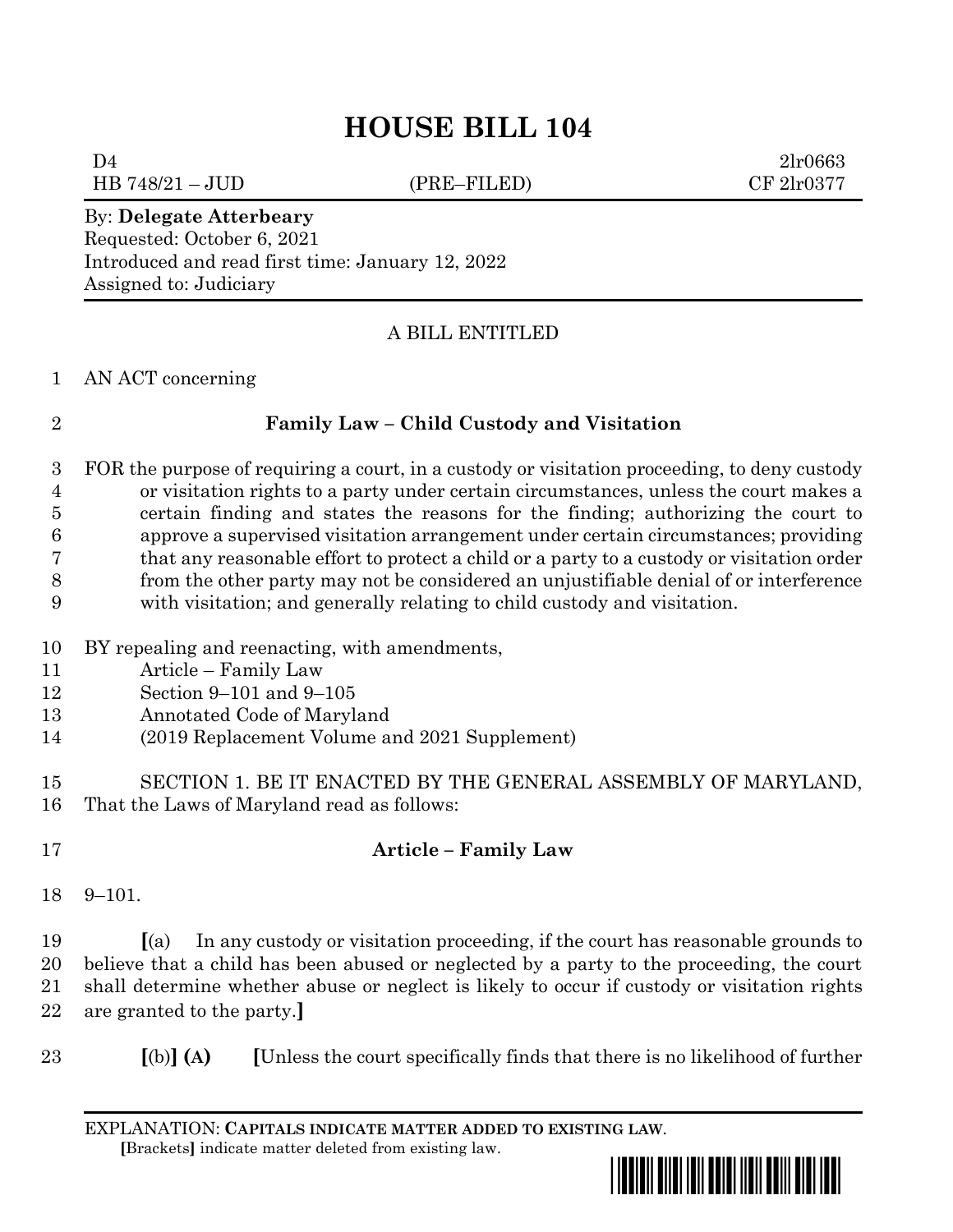### **HOUSE BILL 104**

 child abuse or neglect by the party, the**] EXCEPT AS PROVIDED IN SUBSECTION (B) OF THIS SECTION, IN ANY CUSTODY OR VISITATION PROCEEDING, THE** court shall deny custody or visitation rights to **[**that party, except that the court may approve a supervised visitation arrangement that assures the safety and the physiological, psychological, and emotional well–being of the child**] A PARTY IF THE COURT FINDS BY A PREPONDERANCE OF THE EVIDENCE THAT A CHILD HAS BEEN ABUSED OR NEGLECTED BY THE PARTY, UNLESS THE COURT:**

 **(1) SPECIFICALLY FINDS THAT THERE IS NO LIKELIHOOD OF FURTHER CHILD ABUSE OR NEGLECT BY THE PARTY; AND**

 **(2) STATES WITH SPECIFICITY THE REASONS FOR THE FINDING THAT THERE IS NO LIKELIHOOD OF FURTHER CHILD ABUSE OR NEGLECT BY THE PARTY**.

 **(B) A COURT MAY APPROVE A SUPERVISED VISITATION ARRANGEMENT IF THE ARRANGEMENT:**

 **(1) SPECIFICALLY TAKES INTO ACCOUNT THE TYPE OF CHILD ABUSE OR NEGLECT, INCLUDING WHETHER, IN THE CASE OF CHILD ABUSE, THE ABUSE WAS EMOTIONAL, PHYSICAL, OR SEXUAL; AND** 

### **(2) ASSURES THE SAFETY AND THE PHYSIOLOGICAL, PSYCHOLOGICAL, AND EMOTIONAL WELL–BEING OF THE CHILD.**

9–105.

 **(A)** In any custody or visitation proceeding, if the court determines that a party to a custody or visitation order has unjustifiably denied or interfered with visitation granted by a custody or visitation order, the court may, in addition to any other remedy available to the court and in a manner consistent with the best interests of the child, take any or all of the following actions:

25 (1) order that the visitation be rescheduled;

 (2) modify the custody or visitation order to require additional terms or conditions designed to ensure future compliance with the order; or

 (3) assess costs or counsel fees against the party who has unjustifiably denied or interfered with visitation rights.

 **(B) ANY REASONABLE EFFORT TO PROTECT A CHILD OR A PARTY TO A CUSTODY OR VISITATION ORDER FROM THE OTHER PARTY MAY NOT BE CONSIDERED AN UNJUSTIFIABLE DENIAL OF OR INTERFERENCE WITH VISITATION GRANTED BY A CUSTODY OR VISITATION ORDER.**